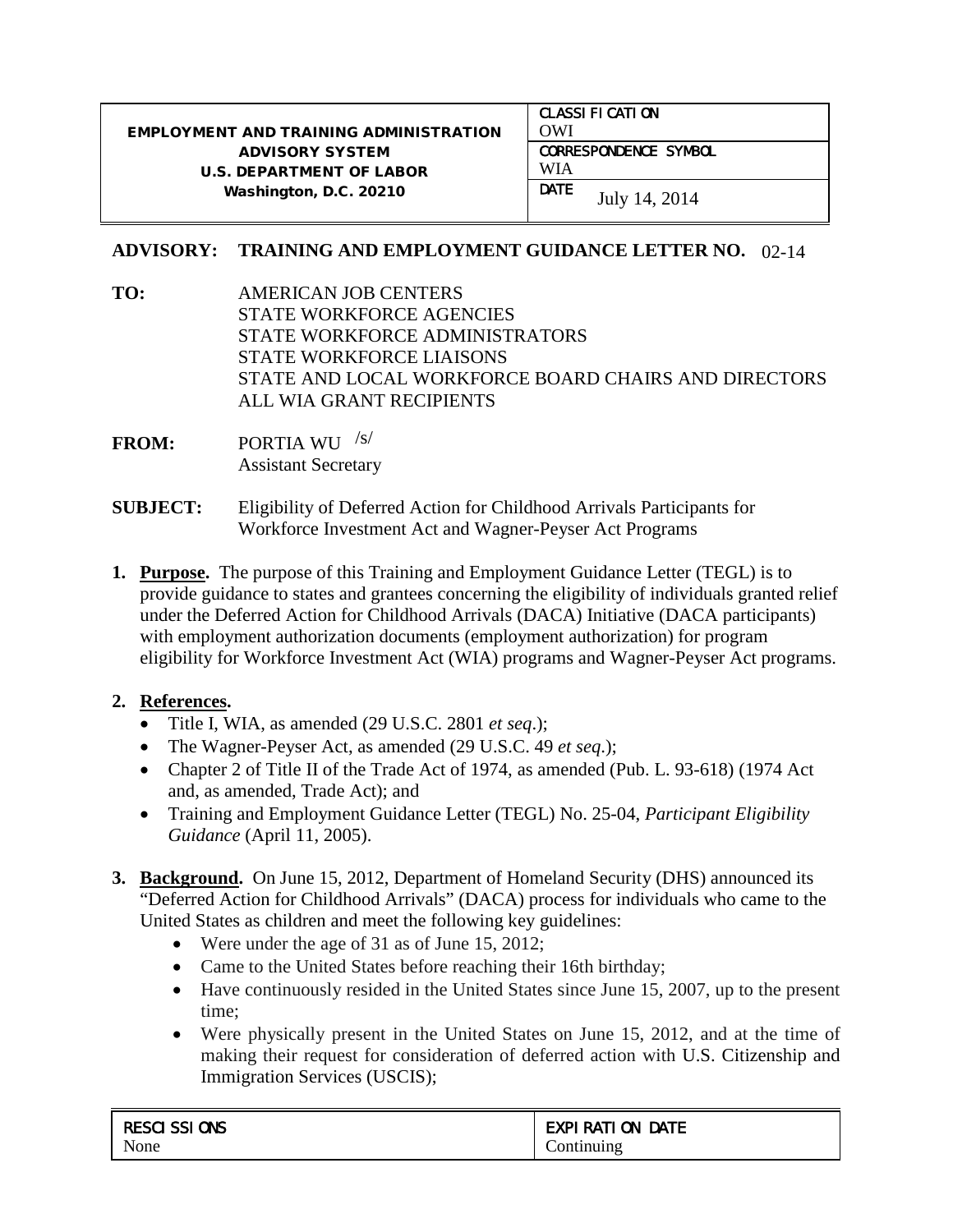- Entered without inspection before June 15, 2012, or their lawful immigration status expired as of June 15, 2012;
- Are currently in school, have graduated or obtained a certificate of completion from high school, have obtained a general education development (GED) certificate, or other equivalent State-authorized exam in the United States, or are an honorably discharged veteran of the Coast Guard or Armed Forces of the United States; and
- Have not been convicted of a felony, significant misdemeanor, three or more other misdemeanors, and do not otherwise pose a threat to national security or public safety.

The DACA process may result in a 2-year period of "deferred action," or relief from removal from the country or from entering into removal proceedings, subject to renewal, and issuance of employment authorization for the period of deferred action. Under existing regulations, an individual whose case has been deferred is eligible to receive employment authorization for the period of deferred action, provided he or she can demonstrate "an economic necessity for employment."

Section 188 of WIA contains a specific nondiscrimination provision that provides that participation in WIA is available to citizens and nationals of the United States, lawfully admitted permanent resident aliens, refugees, asylees, and parolees, and other immigrants authorized by the Attorney General to work in the United States. Individuals with employment authorization qualify under this provision as "immigrants authorized by the Attorney General to work in the United States." Therefore, DACA participants with employment authorization may access any WIA services for which they otherwise would qualify.

**4. Workforce Investment Act Programs.** This TEGL applies to all programs authorized under WIA, including: Adult, Dislocated Worker, and Youth formula programs; National Emergency Grants; Section 166 Indian and Native American Program; Section 167 National Farmworker Jobs Program; Reintegration of Ex-Offender Program; YouthBuild; and Job Corps.

State Workforce Agencies and WIA grant recipients must have policies and procedures in place to ensure that the intensive or training services provided to DACA participants under WIA programs are limited to those DACA participants who have employment authorization. Appropriate documentation of employment authorization must include self-attestation at a minimum. The appropriate method of verifying an applicant's employment authorization will depend upon the requirements and needs of the particular program, including, but not limited to the:

- nature of the benefits to be provided;
- need for benefits to be provided on an expedited basis;
- length of time during which benefits will be provided;
- cost of providing the benefits;
- length of time it will take to verify based on a particular method; and
- cost of a particular method of verification.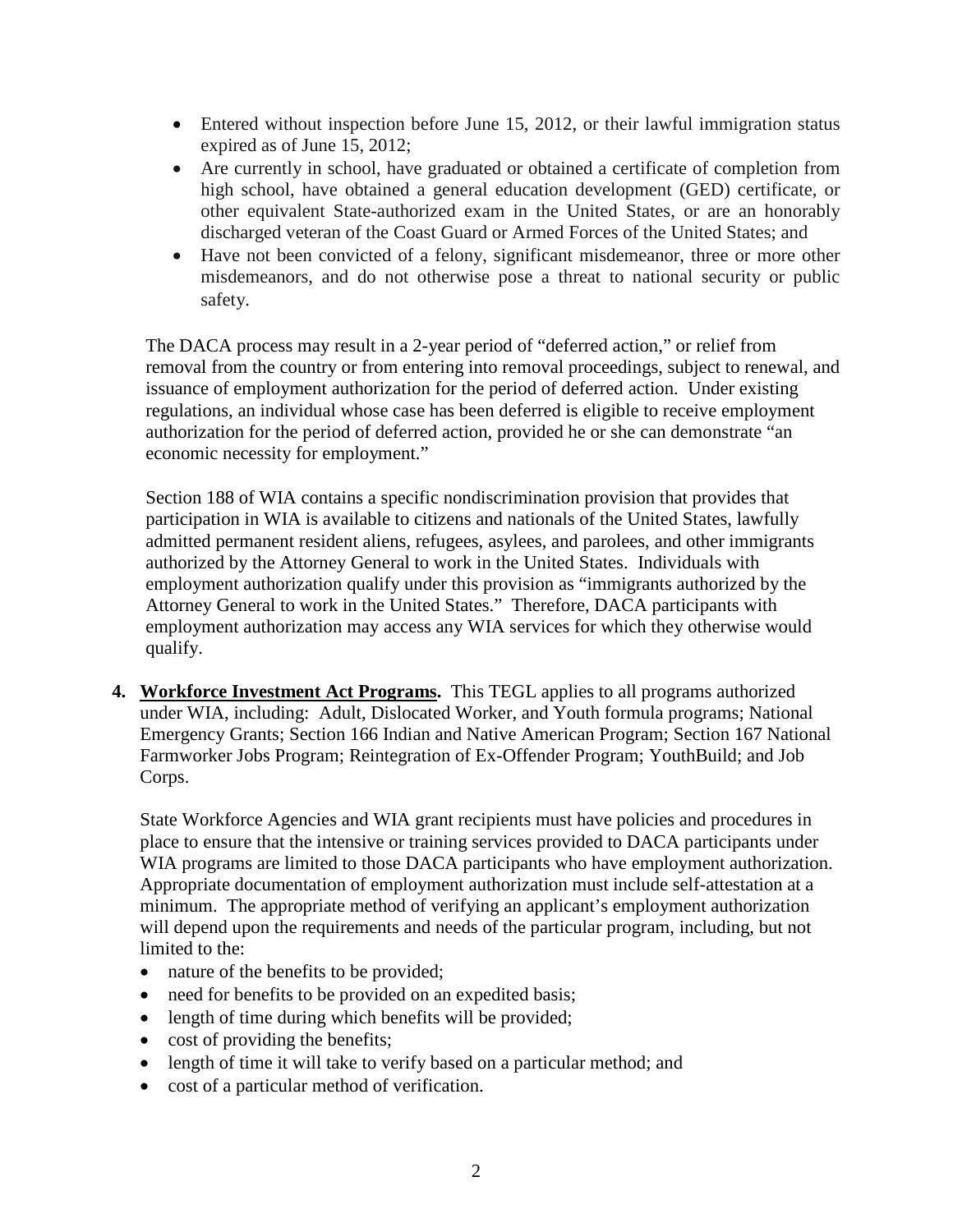For example, it would be impractical and administratively burdensome to require individuals seeking self-services to be screened for employment authorization as doing so would require a greater investment of resources than likely cost savings. In contrast, a higher level of verification may be appropriate for the longer and more costly services such as training.

- **5. Job Corps.** Section 188's nondiscrimination provision applies to the Job Corps program, which is authorized under title I-C of WIA. As a result, DACA participants who meet program eligibility requirements qualify for Job Corps if they have employment authorization. ETA will separately issue a Job Corps Policy and Requirements Handbook change notice with further instructions for operators of Job Corps programs.
- **6. National Farmworker Jobs Program.** TEGL No. 25-04 describes eligibility determination requirements for the WIA National Farmworker Jobs Program (NFJP). As indicated in that TEGL, NFJP grantees are required to have an eligibility determination system that enables the generation of a record supporting eligibility determinations and enrollment decisions. Under that longstanding guidance, the Department expects NFJP grantees to obtain source documentation that verifies the information provided by applicants for eligibility elements, including employment authorization. That TEGL also provides that, for NFJP, selfcertification alone cannot be used for employment authorization, and employment authorization must be verified with documentation. NFJP grantees must continue to ensure that their eligibility determination procedures for all applicants, including DACA participants, with employment authorization are consistent with the requirements in TEGL No. 25-04.
- **7. Wagner-Peyser Act.** The Wagner-Peyser Act provides employment services to help individuals find meaningful employment and to help employers find the skilled workers that they need. While Wagner-Peyser Act services are not authorized by WIA, they are often delivered alongside WIA services by American Job Centers. Wagner-Peyser Act services are available to all DACA participants.
- **8. Resources.** DOL is sharing the DACA resources below to provide accurate information to people who may be eligible to apply for DACA.
	- DACA information and resource are available in English [www.uscis.gov/childhoodarrivals](http://www.uscis.gov/childhoodarrivals) and Spanish [www.uscis.gov/acciondiferida.](http://www.uscis.gov/acciondiferida)
	- Information on how to avoid immigration scams are in English [www.uscis.gov/avoidscams](http://www.uscis.gov/avoidscams) and Spanish [www.uscis.gov/eviteestafas.](http://www.uscis.gov/eviteestafas)
	- "How Do I" guides, including How Do I Request Consideration of Deferred Action for Childhood Arrivals (DACA), are located at [www.uscis.gov/howdoi.](http://www.uscis.gov/howdoi)
- **9. Action Requested.** Recipients of this guidance are required to share the TEGL with all appropriate State Workforce Agency, American Job Center, and WIA grantee staff. Recipients are also encouraged to post the resources listed above.